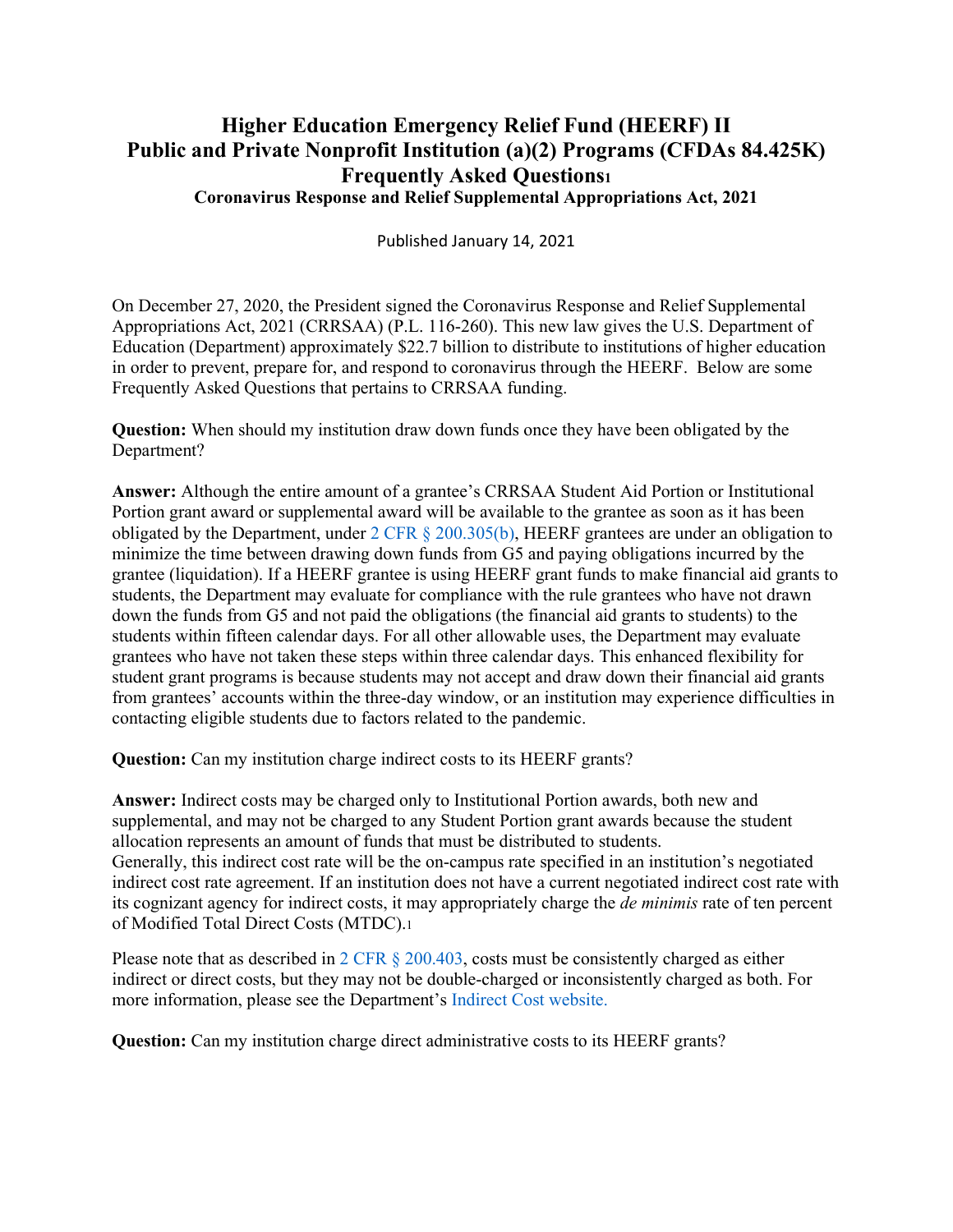**Answer:** Reasonable direct administrative costs may be charged only to Institutional Portion awards, both new and supplemental, and may not be charged to any Student Portion grant awards because the student allocation represents an amount of funds that must be distributed to students.

Any direct administrative costs charged to the grant must be documented and, as with all costs, must be reasonable and necessary for the performance of the grant per the Cost Principles of the Uniform Guidance, 2 CFR part 200 subpart E.

**Question:** Under the Uniform Guidance requirements, institutions must receive prior written approval (prior approval) for many types of costs under 2 CFR § 200.407. Is that prior approval required for HEERF grants?

**Answer:** Generally, no. This FAQ constitutes notice that due to the COVID-19 pandemic, the Department is providing its prior approval for the following cost items for all formula grants under the HEERF program from March 13, 2020 through the period of grant performance specified under your institution's GANs for all HEERF grants, whether awarded under section 18004 of the CARES Act or section 314 of the CRRSAA:

- § 200.308 Revision of budget and program plans
- § 200.313 Equipment
- § 200.430 Compensation—personal services, paragraph (h)
- § 200.431 Compensation—fringe benefits
- § 200.456 Participant support costs (defined at § 200.75)
- § 200.458 Pre-award costs
- § 200.475 Travel costs

All cost items charged under these categories must be documented and, as with all costs, must be reasonable and necessary for the performance of the grant per the Cost Principles of the Uniform Guidance, 2 CFR part 200 subpart E.

Please note that, per the Certification and Agreements and Supplemental Agreements for the HEERF program and under section 314(d)(3) of the CRRSAA, senior administrator and executive salaries, benefits, bonuses, contracts, and incentives; stock buybacks, shareholder dividends, capital distributions, and stock options; and any other cash or other benefit for a senior administrator or executive are not allowable costs under the HEERF program. Other cost items listed in 2 CFR § 200.407 that require prior approval continue to require the institution to seek approval from the Department prior to charging those cost items to your HEERF grant. Please email of your assigned education program officer contact as indicated by Box 3 in your GAN with any questions.

**Question:** Where can I obtain more information about the HEERF program?

**Answer:** Institutions should regularly check our HEERF II CRRSAA website for the latest CRRSAA information and program guidance. For earlier CARES Act information and program guidance, please check our HEERF CARES Act website here